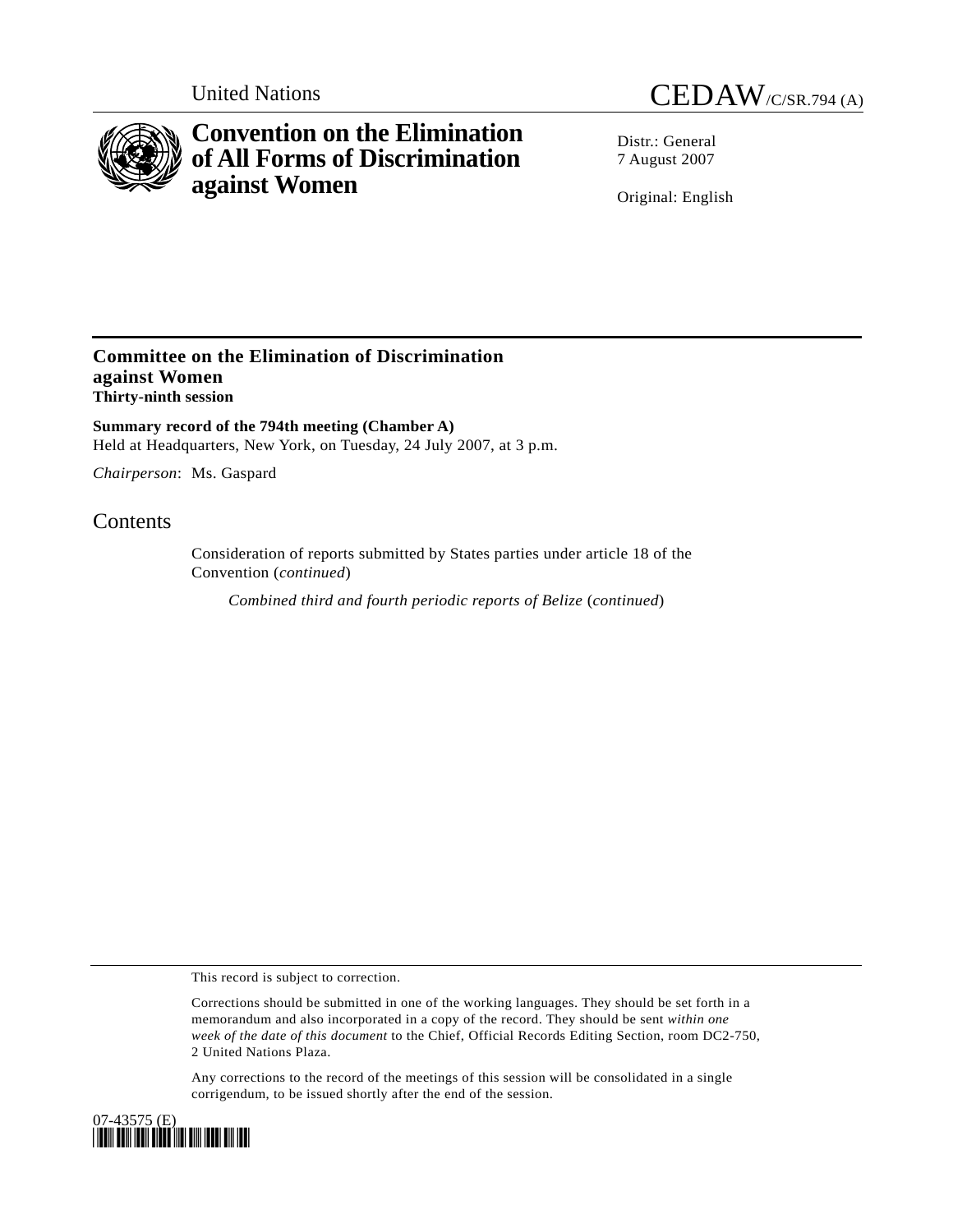*The meeting was called to order at 3.05 p.m.* 

#### **Consideration of reports submitted by States parties under article 18 of the Convention** (*continued*)

 *Combined third and fourth periodic reports of Belize* (*continued*) (CEDAW/C/BLZ/3-4, CEDAW/C/BLZ/Q/4 and Add.1)

1. *At the invitation of the Chairperson, the delegation of Belize took places at the Committee table.* 

2. **The Chairperson** invited the Committee to resume discussion of articles 7 to 9.

#### *Articles 7 to 9* (*continued*)

3. **Ms. Shin** asked how Belize was planning to attract more young women into politics. Possible strategies included searching for potential candidates in advance of elections and training them in the skills needed to compete, or requiring political parties to devote funds to expanding the participation of women.

4. **Ms. Flores** (Belize), acknowledging that even educated young women who did get involved in political campaigns and fund-raising were reluctant to stand for election, said that the Government had, for 20 years, been trying to encourage them to do so through women's workshops and other means. She believed that those seeds would bear fruit in time.

5. **Ms. Fonseca** (Belize) said that a gender-studies workshop geared to women and to potential women candidates for office had been attended by representatives of all the political parties, and the Mayan community in particular had been very vocal. The National Women's Commission and the Women's Department had both advocated scholarships for women who wanted to attend university in order to work in social fields. A high percentage of women did graduate from university, and a special university programme for single mothers had been established. In addition, the Women's Department regularly held personal development sessions to raise women's selfesteem so that they would become more active in the political arena.

#### *Articles 10 to 14*

6. **Ms. Pimentel**, referring to article 10, observed that, given that Belize had the highest per capita rate of HIV/AIDS in Central America and that AIDS was the

leading cause of death among women of childbearing age, HIV/AIDS awareness and adequate access to reproductive health services were crucial. Despite the commendable efforts the Government was making to inform women, set out in the response to question 22 of the list of issues (CEDAW/C/BLZ/Q/4/Add.1), there was, according to the report (CEDAW/C/BLZ/3-4, paras. 119-121), a reluctance on the part of some church-State-managed schools and many rural Mayan communities to discuss AIDS or sex. It was not clear how the Government would ensure AIDS awareness in the face of such resistance, especially the need to use condoms, and how it would enforce the constitutional rights of women to life and health. Also, she wondered if there were plans to amend the law criminalizing abortion (report, para. 185), a step recommended by the Committee in its previous concluding comments.

7. **Ms. Patten**, referring to article 11, noted that discrimination in employment persisted despite the Government action described in the report. She asked what had been done specifically to promote active gender mainstreaming in all Ministry of Labour policies and programmes to eliminate discrimination by employers in the private sector; and to enforce the Labour Act and other legislation combating gender discrimination in employment. She wondered if the Government was envisaging the adoption of an equal opportunity act, and when the proposed amendments to the Labour Act would be enacted, including the extension of maternity leave to 14 weeks. It would be interesting to know more about the number and funding of the labour inspectors who were responsible for enforcing labour legislation; to have statistics on the number of complaints and prosecutions of labour violations; and to have more information about guaranteed equal access for women to job training, counselling and placement, especially in non-traditional fields, and the creation of an effective complaint mechanism to deal with sexual harassment in the workplace, especially in the private sector. The very limited maternity protection, as described in paragraphs 139 to 141 of the report, was disturbing and did not fulfil the provisions of either article 11 or article 4, paragraph 2, on the matter. Pay inequalities persisted despite the ratification of ILO conventions, and she wondered if there were plans to adopt genderneutral schemes or to revise the wage structures in order to raise the status of women working in femaledominated fields.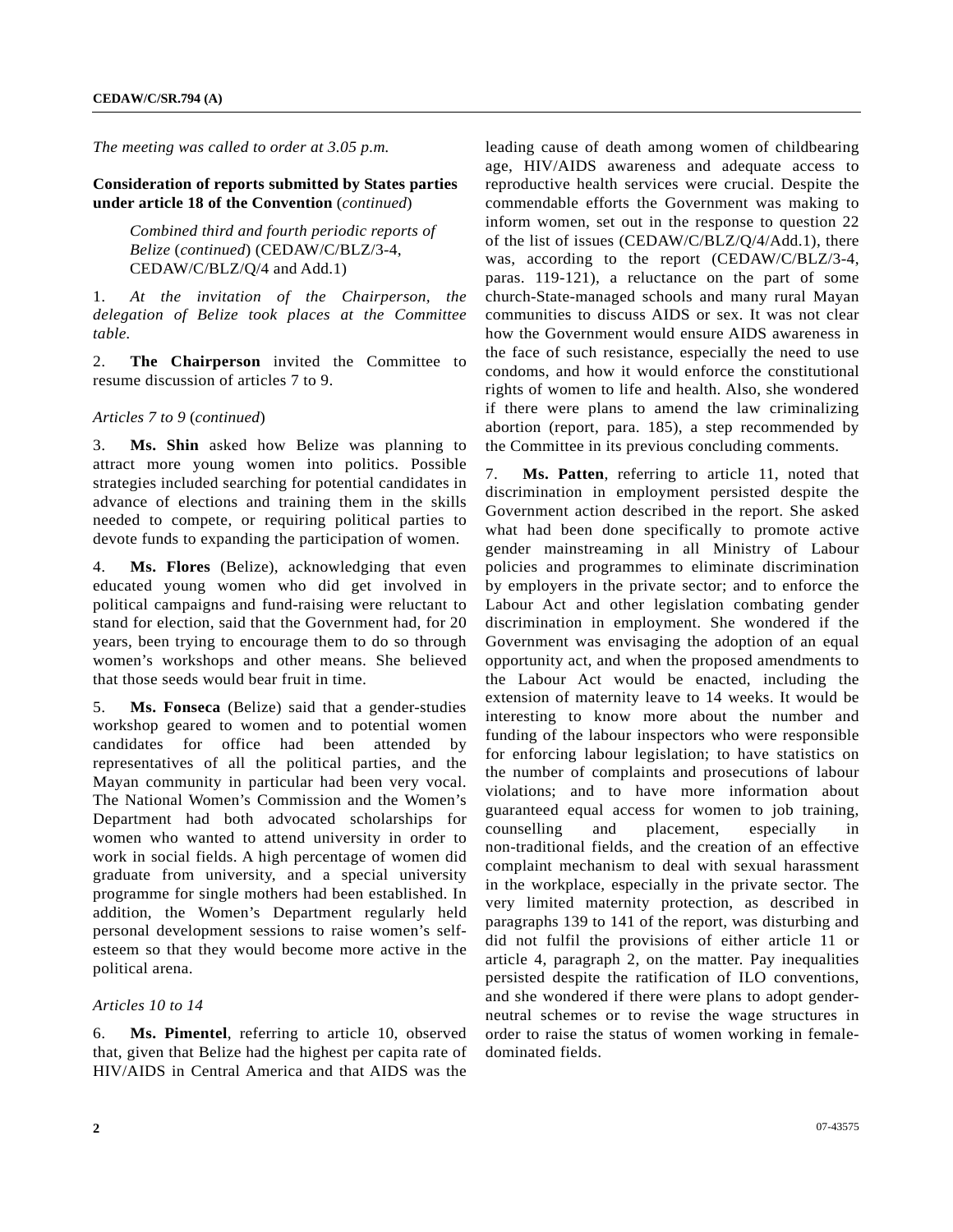8. **Ms. Shin**, addressing article 14, asked if there had been any preliminary assessment of the ambitious 2006 Belize Rural Development Programme funded by the European Union to determine whether it had met its targets and helped to lift rural women out of poverty. Thirty per cent of the funds under that programme had been set aside for women and youth, but it was unclear whose job it was to oversee the fulfilment of that quota. The mobile clinics referred to in paragraph 229 of the report were staffed by men, a disadvantage in rural areas. Also, in view of the fact that some schools chose not to address sex education, she would like to know how the Government was enforcing implementation of its national policy on health and family life education.

9. **Ms. Begum** said that women, and especially Mayan women, suffered disproportionately from poverty in Belize. She wondered if there was any gender-responsive human development programme for all ethnic groups that covered health, education, access to credit and employment, especially for rural women; and how well-funded the planned district-officer scheme would be. She would like further information on any time-bound strategies to reduce poverty in rural areas, on the percentage of girls in higher education, the percentage of female dropouts, and what the Government was doing to encourage young girls to enter non-traditional fields of study; on how the Government ensured access to reproductive health services for rural or disabled girls and women, and how it was helping women to obtain credit and join microcredit schemes.

10. **Ms. Simms** said that, given the precarious situation in rural areas with regard to water, housing and infrastructure generally, the Government's challenge was to improve rural conditions to keep the population from drifting to urban areas, which was not the solution. Women in Belize were still heavily involved in local agriculture and in agro-processing, but it was important for the Government to monitor their hiring and treatment, especially by large outside agencies and firms, which, though important to the economy of the whole region, often had a chauvinistic attitude towards women. Also, she wondered if the Women's Department was making a critical analysis of the impact of all development programmes on the status of rural women.

11. **Ms. Zetina** (Belize) said that the Government had used resources from The Global Fund to inform

women in general, and women in rural areas in particular, on HIV/AIDS and the use of male and female condoms; it was also seeking to establish health centres and develop infrastructure in rural areas.

12. **Ms. Fonseca** (Belize), referring to the Belize Rural Development Programme, said that service providers had been hired in each district to monitor and assess the projects, and a district committee comprising key stakeholders decided who received funding. Women Development Officers, together with the service providers, could decide who received mini-grants of up to US\$ 1,000. Implementing the programme had been a challenge because women's groups had often had difficulties defining their needs and drawing up proposals.

13. Since 2006, the Ministry of Labour had been strengthening its cooperation with the Women's Department and currently sent the Department weekly lists of job vacancies in the public and private sectors. As for the legislation on maternity leave, the law had in fact been changed, and the amendment was no longer in process as stated in the report.

14. **Ms. Zetina** (Belize) said that the Ministry of Labour was participating in gender integration and equality training workshops aimed at ensuring that gender issues were adequately addressed in labour legislation. With regard to non-traditional training, Women's Development Officers were working with the Institutes for Technical Vocational Education and Training to encourage girls to participate in their non-traditional education programmes.

15. Thanks to the Government's public awareness efforts, more members of the traditionally closed Mennonite community were coming forward and seeking support in regard to social issues such as child abuse and domestic violence. The Government had also organized education campaigns and programmes and published brochures on sexual harassment. Some private-sector companies had implemented their own policies on the subject. Women were still not making use of the mechanisms available to them, however. Only a few cases had been handled, and those had been settled out of court.

16. **Ms. Pimentel** asked for clarification on how the challenges posed by the relationship between the Church and State in Belize were being handled, and whether the issue of abortion was being examined, as recommended by the Committee. She requested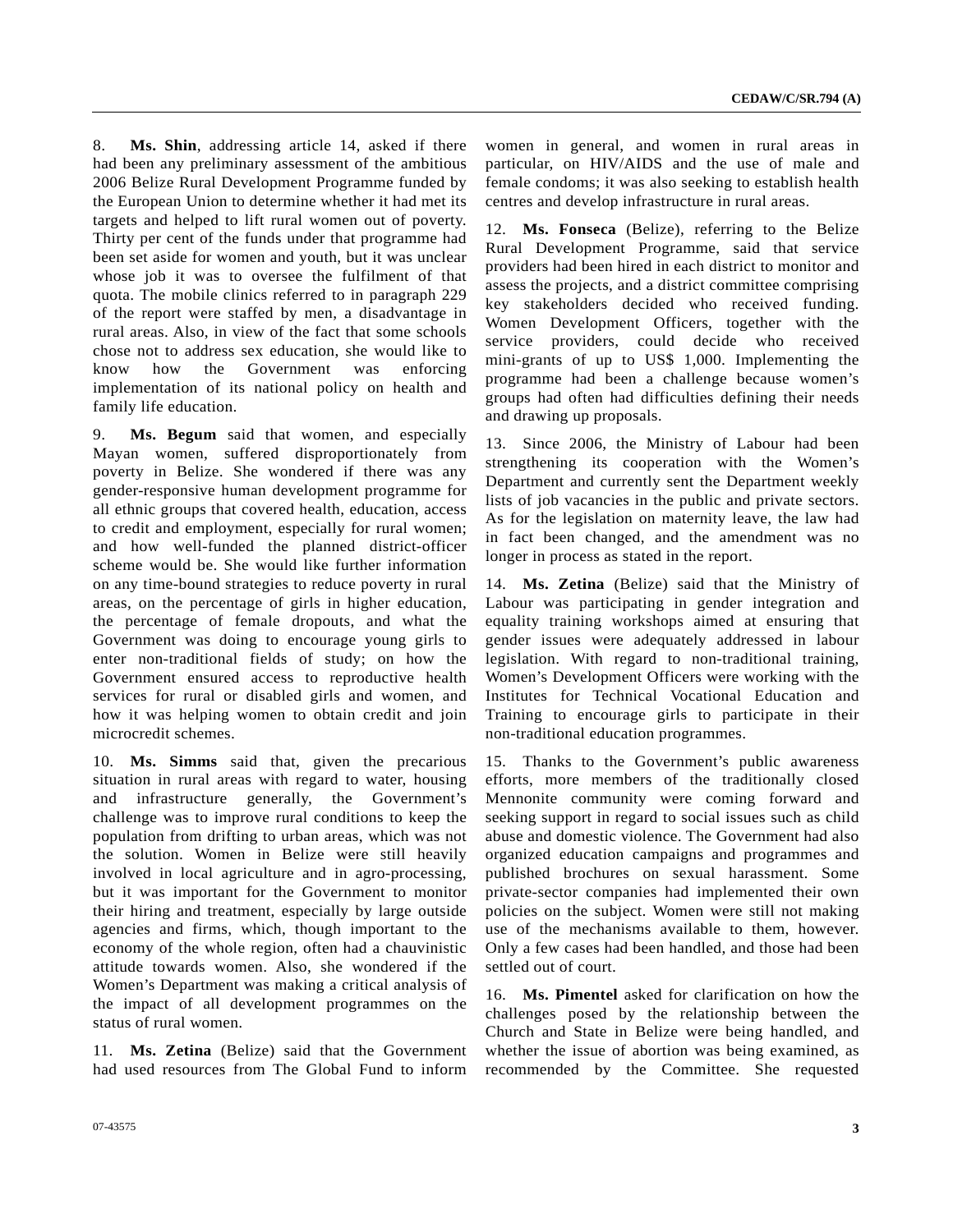information on women's access to justice and legal assistance and specifically asked for data on the number of complaints women had filed, the number of complaints that had been solved by due process, and the number of men convicted and sentenced for violence against women and specifically for domestic violence.

17. **Ms. Patten** requested information on the informal labour market and on Government assistance to the sector. She asked whether the Labour Act specifically considered termination of employment due to pregnancy to be discriminatory, and if not, whether it would be amended. She also enquired about the time frame for the implementation of the 2005 Cabinet decision to amend the legislation on maternity protection for public officials.

18. **Ms. Zetina** (Belize) replied that the Labour Act had been amended in July 2005 to include provision for maternity protection. The dismissal of an unwed pregnant teacher had been a test case in which the Education Act, the Labour Act and the Convention had been cited to determine that such dismissal was an incident of discrimination.

19. **Ms. Begum** requested information on the services and policies available to rural women and on programmes to alleviate poverty among the Mayan community.

20. **Ms. Zetina** (Belize) replied that Belize did not have a specific poverty reduction strategy for the Mayan community, but that recent poverty mapping work had identified the areas most in need of support. No statistics on the informal labour market were currently available.

21. **Ms. Flores** (Belize) said that given the nature of the relationship between the Roman Catholic Church and the State, which meant that any discussion of sex and sexuality was taboo, the Government had never discussed the issue of abortion. It was, however, trying to educate people about HIV/AIDS through the Belize Family Life Association. The latter's activities targeted tertiary-level students; in her view, sexual and reproductive health education should start much earlier in primary and secondary school. The Government was also working with the Roman Catholic Church schools.

22. **Ms. Fonseca** (Belize), referring to questions put by Ms. Pimentel, said that access to justice for women was the goal pursued by the National Gender-based Violence Committee, which included members of the police department, various Ministries, NGOs and magistrates. Legal aid offices had been set up in the capital and in each district. Sex-disaggregated data was still somewhat sparse, but the national gender-based violence registration forms were proving to be a key tool for obtaining data on victims of violence. Those forms had to be filled out by the police and other agencies and sent to the Ministry of Health, which was responsible for compiling the data and distributing it monthly to all Government bodies. The Women's Department kept statistics on the number of women it assisted, as did other agencies, and part of the national plan of action to address gender-based violence was to integrate the data generated by all Government bodies.

#### *Articles 15 and 16*

23. **Ms. Maiolo** asked whether family and domestic violence might be one reason that so few women felt free to enter politics.

24. **Ms. Flores** (Belize) said that perhaps there was some correlation between women's involvement in political life and family violence, but that no studies had been done on the subject.

25. **Ms. Simms**, referring to paragraph 240 of the report, asked how many cases of marital rape had been brought to court and how they had been resolved. She noted with concern that, although Belize had ratified the Convention on the Rights of the Child and the ILO Convention, both of which established the age of majority to be 18, the marriage age in Belize had been set at 14 to accommodate Mayan tradition. That was unacceptable; traditional practices that violated the rights of women must be criminalized by all Governments. She also asked whether the legislation that permitted a man to marry a girl he had raped, if her parents agreed, was still in force.

26. **The Chairperson**, speaking as a member of the Committee, asked whether it was true that a number of people in Belize had not been registered. Failure to register a child at birth could lead to problems later on in life regarding nationality and access to benefits.

27. **Ms. Zetina** (Belize) said that in one district, in particular, people had been finding it difficult to go in to register their children's birth. It was a problem of infrastructure that was being dealt with. As regards marital rape, it was categorized as a criminal offence, but she was not aware that any such cases had been